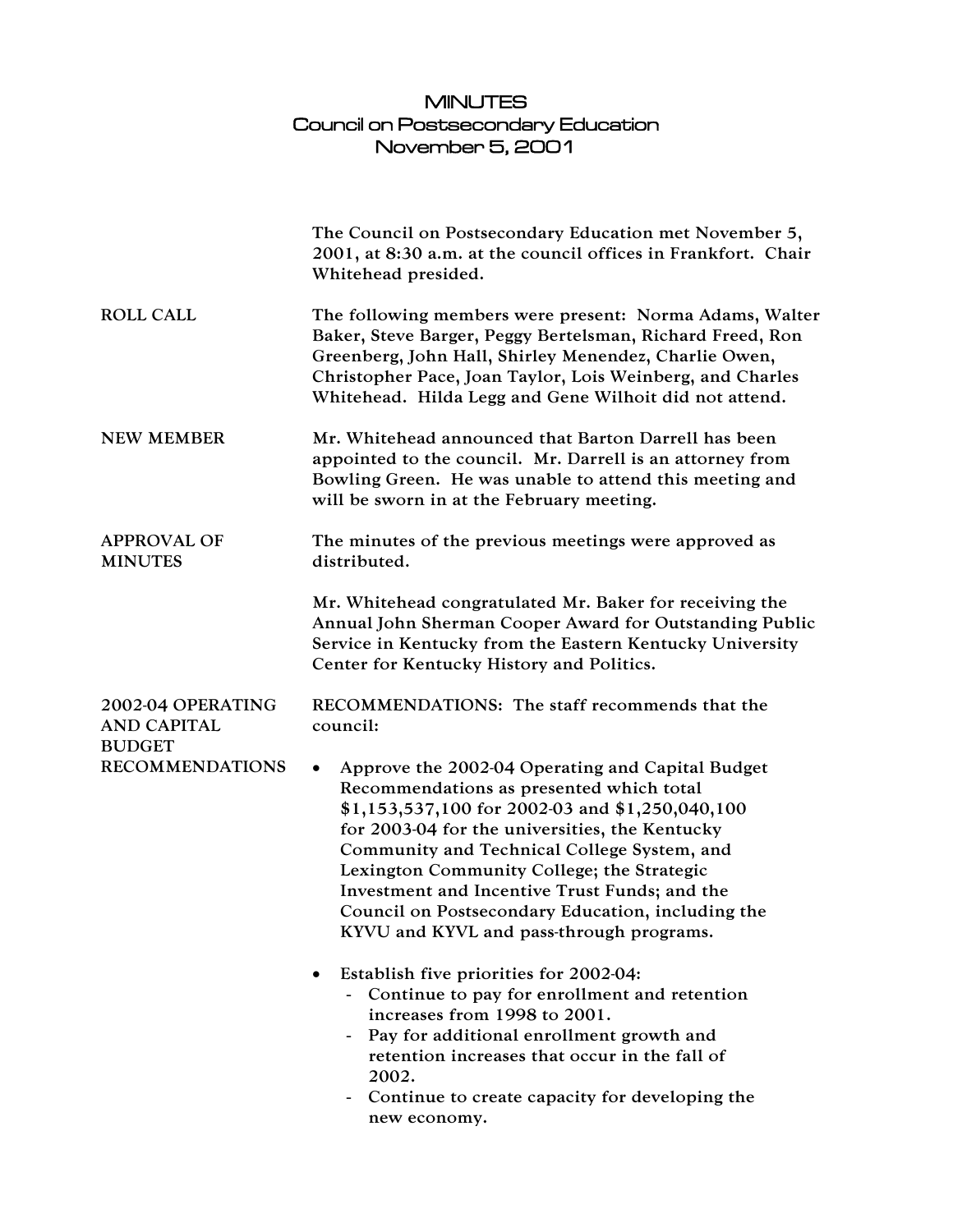- Support two equal educational opportunity programs.
- Maintain full support for need-based financial aid.

Mr. Davies said that since the October meeting the Consensus Forecasting Group has lowered for the second time its state revenue forecast for the current fiscal year (FY 02) another \$171 million. With other adjustments, this reduced the revenue by a total of \$206 million. This brings the required budget adjustment actions in this fiscal year to \$532 million. The forecast includes growth of \$193 million in FY 03 and \$293 million in FY 04. This means that, by the end of the next biennium, Kentucky's revenues are projected to be virtually the same amount as originally forecast for FY 02 when the 2000-02 budget was built. He said the good news is that Governor Patton has continued to exempt all of education from budget reductions. At the same time, the rest of state government has taken four budget cuts totaling a little over 7 percent. The Governor says that in the long run education is the only way to improve Kentucky's economy and the quality of life in Kentucky. When the Governor announced the last round of budget cuts, he pointed out that since 1980 the colleges and universities have borne a disproportionate share of budget cuts.

Mr. Davies said that the staff has prepared a budget proposal (the purple card) that is ambitious but not extravagant. It is developed in conformity with the points of consensus that were endorsed by the presidents, the council, and SCOPE earlier this year. It is a proposal that carries forward many of the activities and programs that have been funded since 1998. Its total cost in new money is about \$70 million in the first year and \$107 million in the second. Within that proposal, the staff brings a set of essential priority items. He said that a critical element in this reform is changing behavior toward education in Kentucky  $-1$ ) more people going to, staying in, and graduating from college and 2) a different vision of where education relates to creating a new economy and a new society here in Kentucky. The five items highlighted as essential priorities respond to that overriding purpose of changing behavior.

Mr. Davies said that the presidents were given the opportunity to review the recommendations and some adjustments were made based on their responses. He asked that the council give the staff leeway to make minor corrections to the recommendations.

MOTION: Ms. Menendez moved that the recommendations be approved as presented and that the staff be permitted to make necessary technical adjustments subsequent to this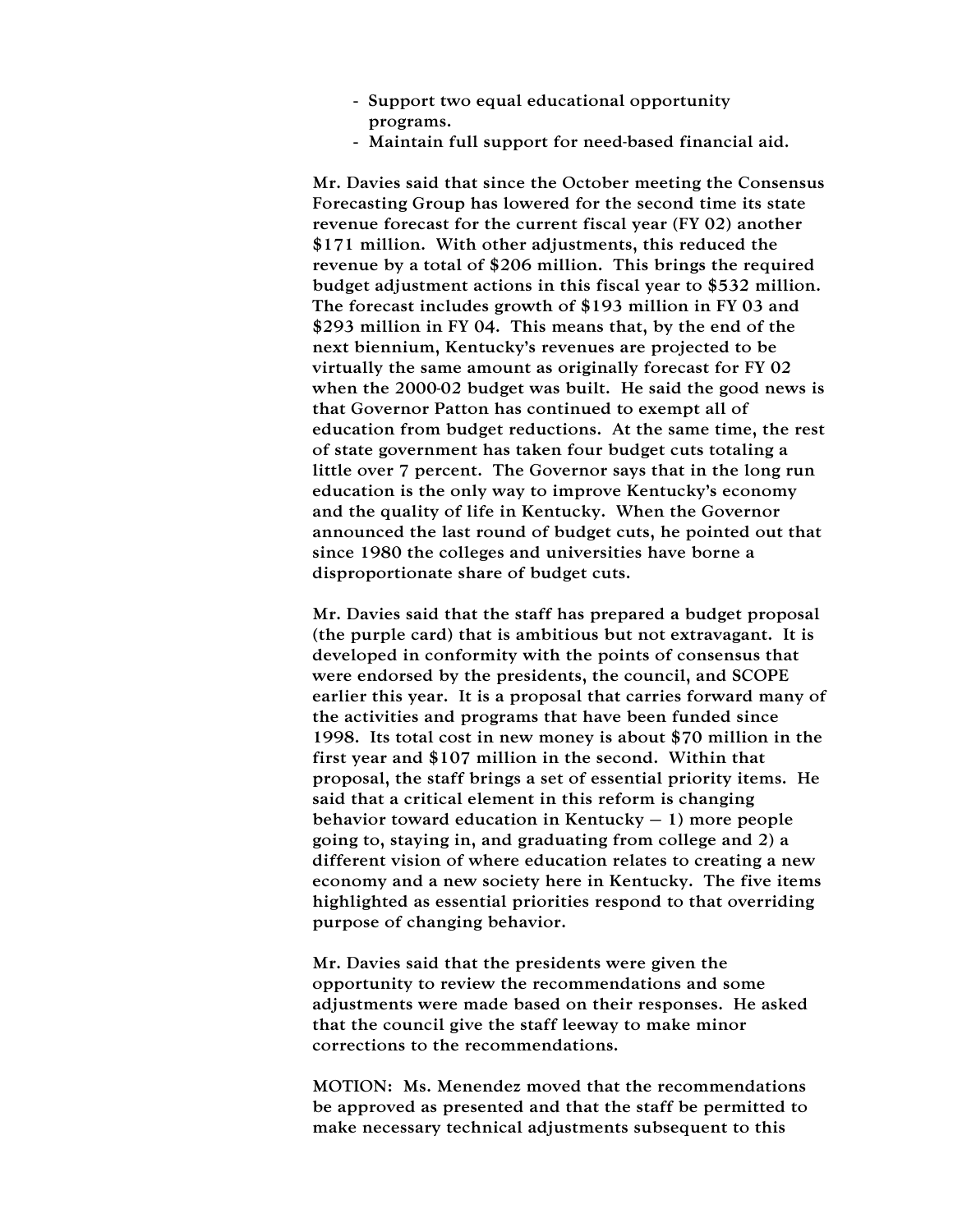meeting with the concurrence of the chair. Ms. Weinberg seconded the motion.

Angela Martin, the council's vice president for finance, discussed the budget recommendations.

2002-04 Operating Recommendation. The council staff recommends a state appropriation operating request for the public institutions of \$1,045.7 million in FY 02-03 and \$1,081.6 million in FY 03-04. The recommendation includes \$35.9 million in FY 02-03 and \$34.7 million in FY 03-04 of expansion funds for the institutions for benchmark funding and special requests.

2002-04 Budget Recommendation: Trust Funds. Ms. Martin said that House Bill 1 created six incentive trust funds and the 2000 General Assembly added two more. Staff is recommending funding for ten trust funds for 2002-04. Ms. Martin highlighted the significant change amounts that the staff recommends.

Endowment Match Program. The staff recommends that the state provide a third round of "Bucks for Brains" by issuing \$120 million of bonds. The bond proceeds would be matched dollar-for-dollar by the institutions and would be allocated in the same manner as the 2000-01 Endowment Match Program funds.

Capital Renewal and Maintenance Pool. This program, in the Physical Facilities Trust Fund, establishes an effective program to renew and maintain institutional facilities. The staff recommends a \$30 million bond issuance for 2002-04 to further reduce the backlog of capital renewal and deferred maintenance projects.

Renovation of Hathaway Hall at Kentucky State University. This is a \$6 million capital project and is part of the commitment of the Commonwealth in its partnership with the U.S. Department of Education Office for Civil Rights.

Full Funding of the KEES Program. At this point it appears that the allocation of lottery revenues will not be sufficient to fund KEES for the biennium. The amounts requested would fully fund the KEES program at its current award amounts.

Knowledge-Based Economy Academic Programs. The staff recommends that the council request \$3 million annually primarily for joint engineering programs that support the new economy. Some funds may be used to support academic programs that produce needed professionals in information technology.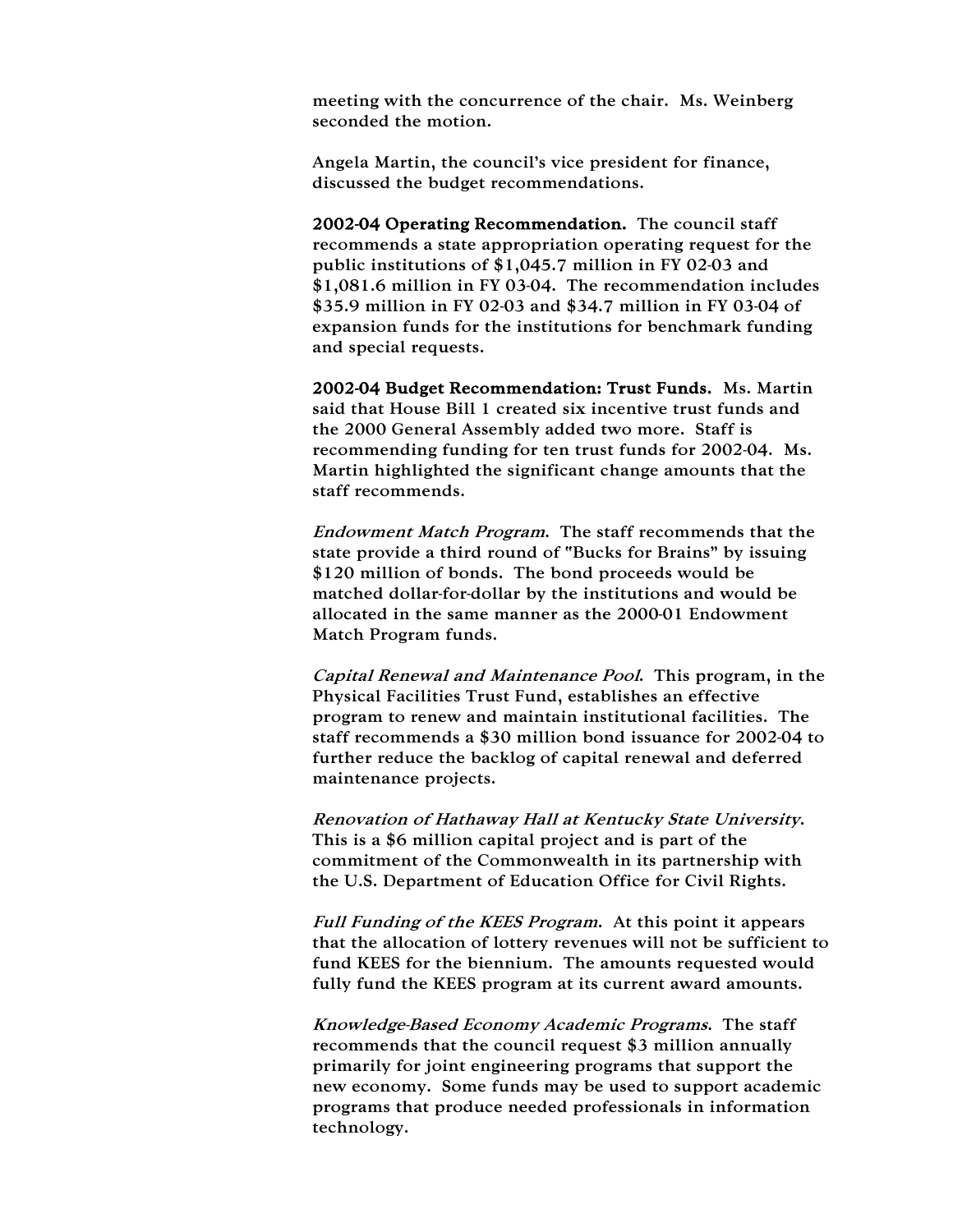The staff is requesting two new trust funds. One is an Enrollment Growth and Retention Trust Fund. This is a new trust fund but not a new program. The program is now located within three separate trust funds, which limits how the funds are allocated to the type of institution. The staff has developed draft guidelines for the trust fund. The money would be allocated 55 percent to retention and 45 percent to enrollment. Because several institutions have already met or exceeded their 2002 enrollment goals and in some instances their 2003 goals, the staff will renegotiate institutional enrollment goals. The allocation of the enrollment funds would be based upon these new renegotiated goals.

The second new trust fund is the Teacher Quality Trust Fund to support improvement in all academic programs that produce teachers and school leaders. Draft guidelines also have been developed for this trust fund. The staff recommends \$4 million in the second year of the biennium to fund up to four proposals including one proposal involving one or more independent colleges. This program was requested in 2000 by the Task Force on Teacher Quality but was not funded.

Regarding the Enrollment Growth and Retention Trust Fund, Mr. Greenberg said that the retention goals of the institutions are not acceptable. He said that attention needs to be given to retention because increasing retention is the foundation for improving graduation rates.

AMENDMENT TO MOTION: Mr. Greenberg moved that the recommendation on the Enrollment and Retention Trust Fund be amended to authorize council staff to develop and implement a retention plan that provides meaningful incentives and accountability. Mr. Greenberg asked that the council staff provide retention initiatives implemented by the institutions along with plans for the new money. Mr. Owen seconded the amendment.

VOTE ON AMENDMENT: The motion passed.

Mr. Davies said that the total sum of money in the Enrollment Growth and Retention Trust Fund (\$22 million) is calculated on the basis of one-half the institution's appropriation per student for enrollment growth. This is an enrollment pool but a portion of it is used to emphasize the importance of retention. Mr. Davies said he would discuss this with the presidents.

2002-04 Capital Budget Recommendation. The staff recommends two state-funded capital projects: 1) \$30 million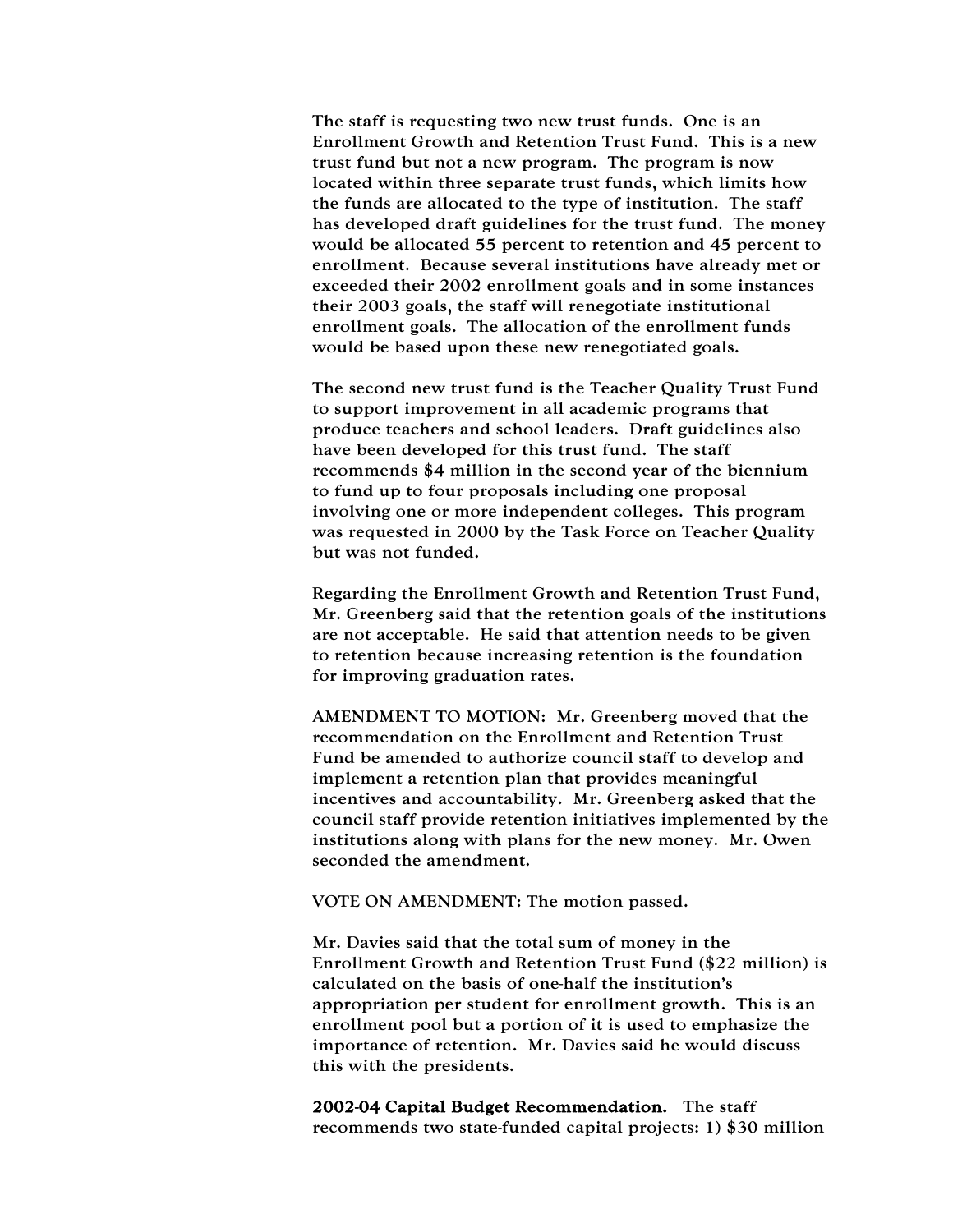in state bonds to fund the capital renewal and maintenance pool and 2) \$5,937,000 of state bonds to complete the renovation of Hathaway Hall at Kentucky State University.

In addition, the staff recommends that the council endorse several capital projects to signify that they should be included in the budget if general funds for debt service are available. Possible fund sources could be through the new economy initiatives, community and economic development programs, and the Surplus Expenditure Plan. This list of endorsements will be included with the council's budget submission to the Governor's Office but the council would not recommend debt service or state funds at this time.

The staff also recommends a \$100 million agency bond pool for projects that the universities would fund. The universities would issue debt and the universities would pay for that debt.

Ms. Martin said that the staff also can ask for items to be funded in the current year, 2001-02. Western Kentucky University has requested current year authority for the renovation of Diddle Arena and the guaranteed energy savings/performance contracting. These two projects would not be state funded. Western is proposing to go forward to get General Assembly approval in early spring. The staff recommends the council approve these programs.

2002-04 Biennial Budget Request Agency Operations, KYVU/KYVL, and Pass-Through Programs. The staff is including a request for \$500,000 for an additional six electronic databases to be matched by the public and independent institutions.

VOTE ON MOTION AS AMENDED: The motion passed.

RECOMMENDATION: The staff recommends that the council receive the 2000-01 Agency Audit as submitted by the firm of Potter & Co., Inc.

2000-01 AGENCY **AUDIT** 

> MOTION: Mr. Barger moved that the audit report be received. Mr. Greenberg seconded the motion.

Mr. Barger said that the audit committee met with Potter & Co., Inc., and with council staff prior to the audit and then with just the audit firm prior to the audit. The audit committee has reviewed the audit. The council received a clean, unqualified audit and the staff has worked on any suggestions offered by the auditors. The only issue that the council members may have to discuss is the role of arts and humanities programs in the Endowment Match Program.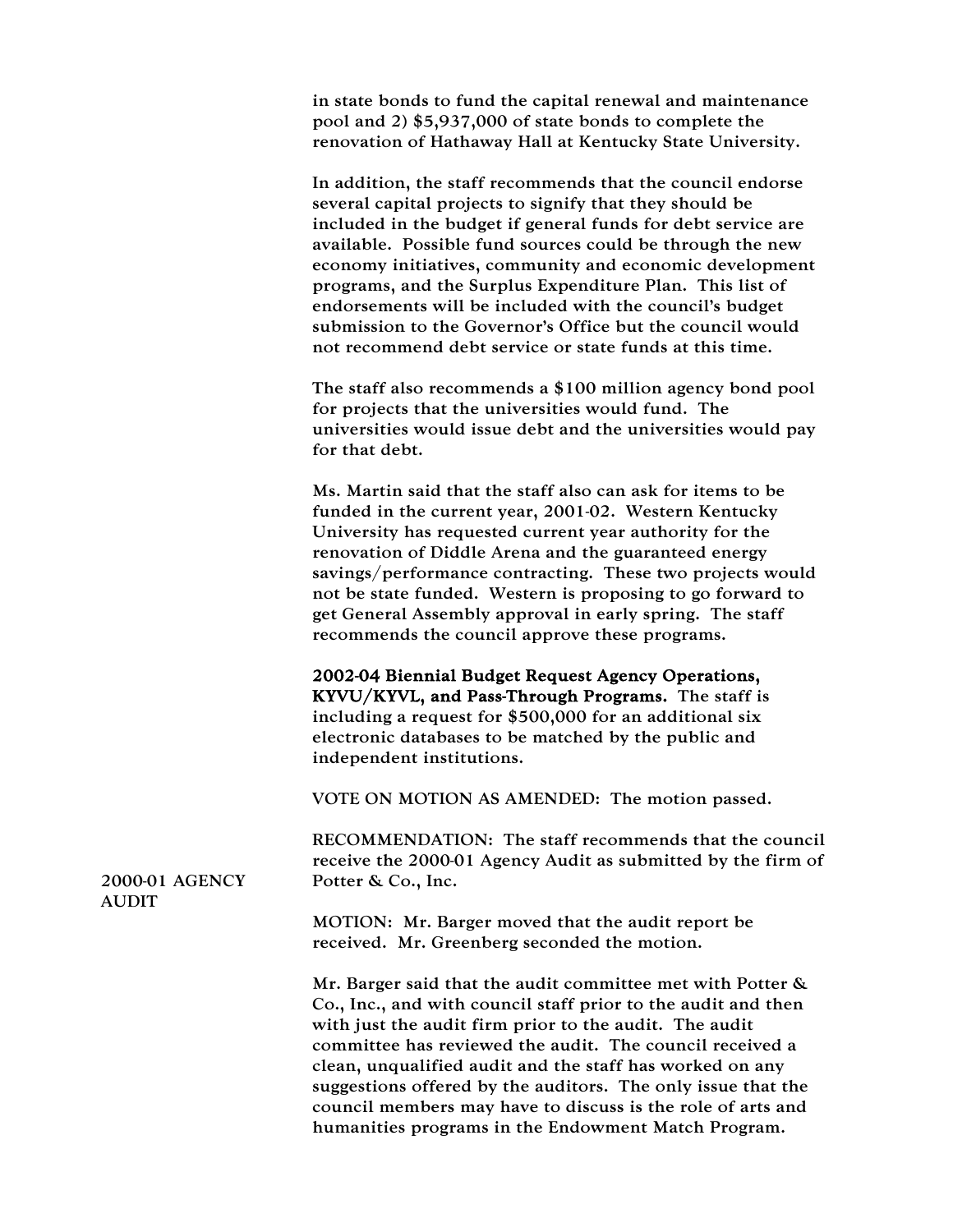This issue will be referred to the Endowment Match Guidelines Subcommittee. Mr. Barger said that the council staff was very cooperative and professional during the audit.

Ms. Adams said that the audit reflected the ability of the agency to operate properly even though there had been no audits in the past.

VOTE: The motion passed.

ADULT EDUCATION RECOMMENDATION: The staff recommends that the council approve allocations totaling \$1,400,000 for performance rewards (\$200,000), the National Assessment of Adult Literacy (\$650,000), a GED fee waiver program (\$350,000), and postsecondary tuition discounts (\$200,000) from the Adult Education Literacy Trust Fund, 2001-02.

> In May 2001, the council allocated \$9,362,000 of the 2001-02 Adult Education Trust Fund for continued implementation of the nine-point adult education plan. For three of the plan initiatives – performance rewards to counties, the National Assessment of Adult Literacy, and tuition discounts – the staff estimates that actual costs will exceed current budget amounts so additional funds are needed. Cheryl King, associate vice president for adult education, said that 85 counties out of 120 met their rewards and will be sharing \$741,000 in rewards for their work. The staff is proposing to waive the \$30 fee paid by GED test-takers during the first six months of 2002. This financial incentive will encourage more Kentuckians to take the new GED tests, which go into effect January 1. The council will absorb the cost and will provide funding to the test centers to pay for administrative costs.

> MOTION: Mr. Greenberg moved that the recommendation be approved. Mr. Barger seconded the motion.

VOTE: The motion passed.

**KHEAA** 

Mr. Davies introduced Dr. Joe McCormick, the new executive director of the Kentucky Higher Education Assistance Authority.

P-16 COUNCIL REORT Mr. Davies said that the P-16 Council met in September and endorsed creating a single rigorous curriculum for all high school students. The staffs of the Department of Education and the council will develop a single high school curriculum for consideration by the P-16 Council.

Mr. Davies announced that Kentucky is one of five states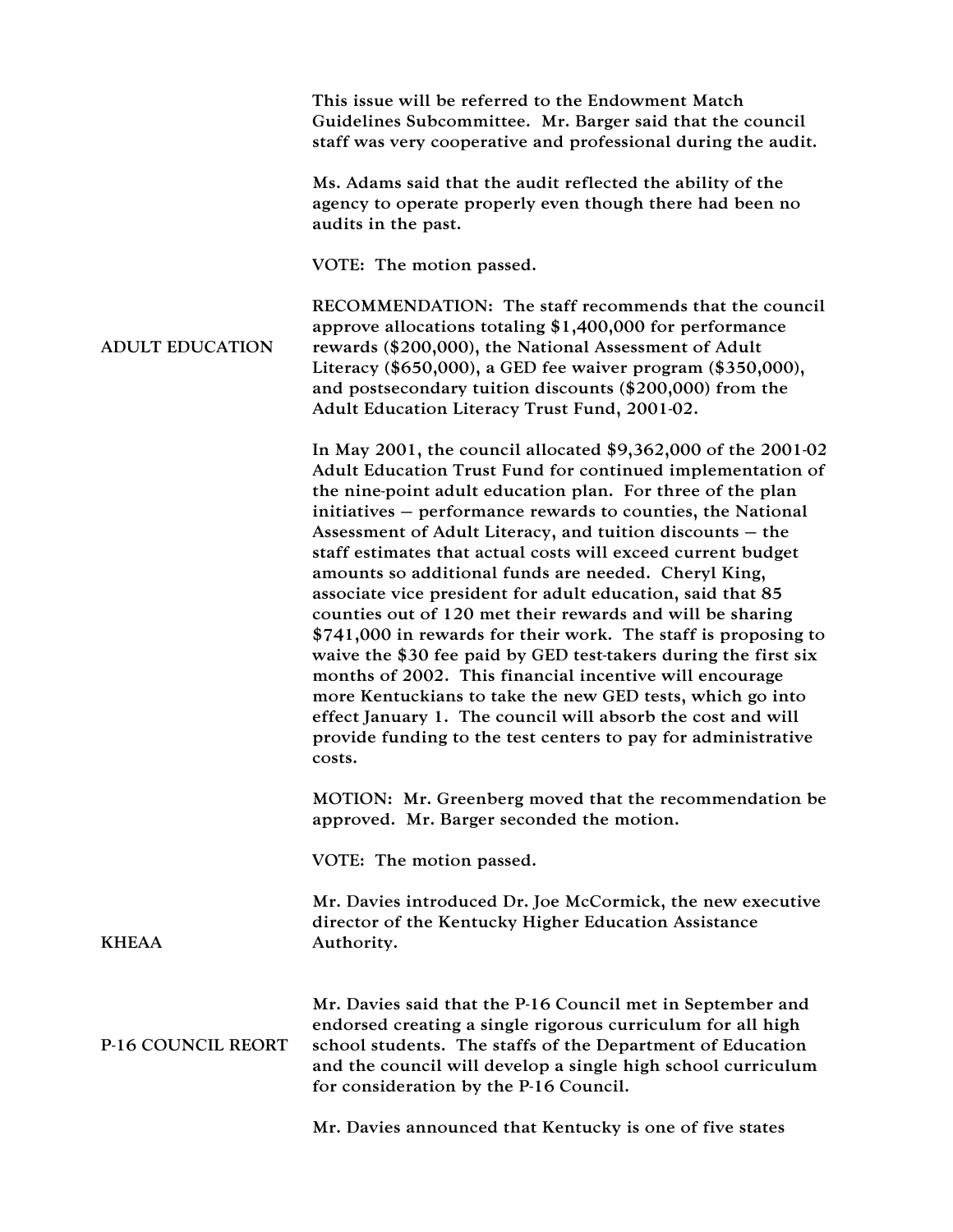|                                                | selected to participate in The American Diploma Project. The<br>project's goal is to develop a model high school curriculum<br>for American high schools so it dovetails with the work of the<br>P-16 Council.                                                                                                                                                                                                                                                                                                                                                                                                                      |
|------------------------------------------------|-------------------------------------------------------------------------------------------------------------------------------------------------------------------------------------------------------------------------------------------------------------------------------------------------------------------------------------------------------------------------------------------------------------------------------------------------------------------------------------------------------------------------------------------------------------------------------------------------------------------------------------|
| <b>KYVU SMARTTHINK</b><br><b>FIPSE PROJECT</b> | The Kentucky Virtual University will work in collaboration<br>with Smarthinking, a private corporation that provides on-<br>line tutorial services, to apply for a \$1.5 million grant from<br>the Fund for the Improvement of Postsecondary Education.<br>The grant will measure the effectiveness of on-line tutoring<br>on student course completion and retention. If the grant is<br>received, it will require a partial match from council funds of<br>up to \$225,000 over a three-year period. Several Kentucky<br>institutions, including the KCTCS, have expressed interest in<br>working with the council on this grant. |
| <b>PUBLIC HEALTH</b>                           | RECOMMENDATION: The staff recommends that the<br>council:                                                                                                                                                                                                                                                                                                                                                                                                                                                                                                                                                                           |
|                                                | Delegate to the boards of trustees of the University of<br>Louisville and the University of Kentucky authority to<br>approve joint or collaborative master's degrees necessary<br>to expedite the accreditation of public health schools by<br>the Council on Education for Public Health and promote<br>public health research.                                                                                                                                                                                                                                                                                                    |
|                                                | Extend approval of the master's degree programs through<br>$\bullet$<br>2004, while the universities continue to pursue the<br>creation of a single, jointly accredited school of public<br>health.                                                                                                                                                                                                                                                                                                                                                                                                                                 |
|                                                | Jim Applegate, the council's vice president for academic<br>affairs, said that the University of Kentucky and the                                                                                                                                                                                                                                                                                                                                                                                                                                                                                                                   |

affairs, said that the University of Kentucky and the University of Louisville continue to develop cooperative relationships in public health education. UK governs the Kentucky College for Public Health but cooperative relationships are being developed between programs at the two institutions. The Council on Education for Public Health continues to insist that a school of public health be governed by a single institution rather than by two institutions working together. Now that Kentucky and the nation are threatened by the possibility of diseases and toxic chemicals intentionally introduced among us, there is need for more research and education in public health. For that reason, the council staff has developed an agreement with Presidents Shumaker and Todd. Both institutions will be authorized to establish the degree programs that are necessary for both institutions to become accredited and that promote public health research. The programs will be joint or collaborative and the two universities agree that the approvals will extend for three years. During that time, the institutions will work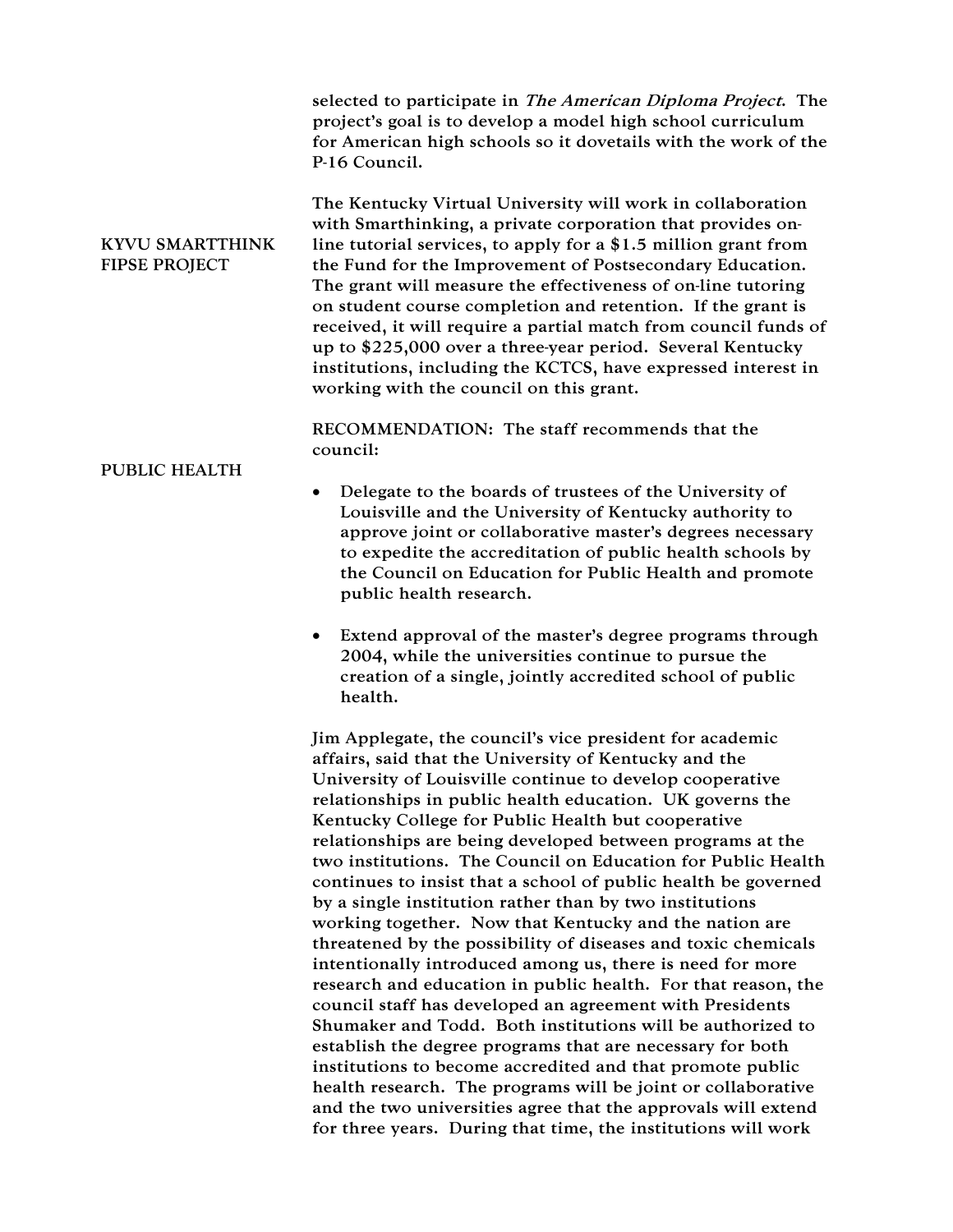|                     | together to persuade the accrediting body to change its<br>position on the requirement that a single university be<br>responsible for a school or college. The universities have the<br>necessary resources to initiate the programs and can do so<br>immediately. The institutions have assured the council staff<br>that they will act cooperatively and in the best interests of<br>Kentucky and the nation in planning and conducting public<br>health research.                                           |
|---------------------|----------------------------------------------------------------------------------------------------------------------------------------------------------------------------------------------------------------------------------------------------------------------------------------------------------------------------------------------------------------------------------------------------------------------------------------------------------------------------------------------------------------|
|                     | This agreement should be revisited in 2004.                                                                                                                                                                                                                                                                                                                                                                                                                                                                    |
|                     | MOTION: Mr. Barger moved that the recommendations be<br>approved. Ms. Weinberg seconded the motion.                                                                                                                                                                                                                                                                                                                                                                                                            |
|                     | VOTE: The motion passed.                                                                                                                                                                                                                                                                                                                                                                                                                                                                                       |
| <b>NEW PROGRAMS</b> | RECOMMENDATION: The staff recommends that the council<br>approve the Doctor of Philosophy in Applied and Industrial<br>Mathematics proposed by the University of Louisville.                                                                                                                                                                                                                                                                                                                                   |
|                     | Dr. Applegate said that many jobs in the new economy<br>require advanced mathematical skills that are needed for<br>simulations and technology applications. A graduate<br>program in Applied and Industrial Mathematics will be useful<br>to numerous employers throughout the state.                                                                                                                                                                                                                         |
|                     | MOTION: Ms. Bertelsman moved that the recommendation<br>be approved. Mr. Baker seconded the motion.                                                                                                                                                                                                                                                                                                                                                                                                            |
|                     | VOTE: The motion passed.                                                                                                                                                                                                                                                                                                                                                                                                                                                                                       |
|                     | RECOMMENDATION: The staff recommends that the council<br>approve the Bachelor of Science in Computer Science<br>proposed by Morehead State University.                                                                                                                                                                                                                                                                                                                                                         |
|                     | Dr. Applegate said that the Office of the New Economy has<br>reported to the presidents and to the Kentucky Innovation<br>Commission that the state needs more graduates prepared to<br>work in computer-related professions. This is especially true<br>in eastern Kentucky, where Morehead proposes to address<br>the general shortage of computer professionals and promote<br>economic developments.<br>MOTION: Ms. Weinberg moved that the recommendation be<br>approved. Mr. Barger seconded the motion. |
|                     | VOTE: The motion passed.                                                                                                                                                                                                                                                                                                                                                                                                                                                                                       |
|                     | RECOMMENDATION: The staff recommends that the council<br>approve the Bachelor of Science in Nursing proposed by<br>Kentucky State University.                                                                                                                                                                                                                                                                                                                                                                  |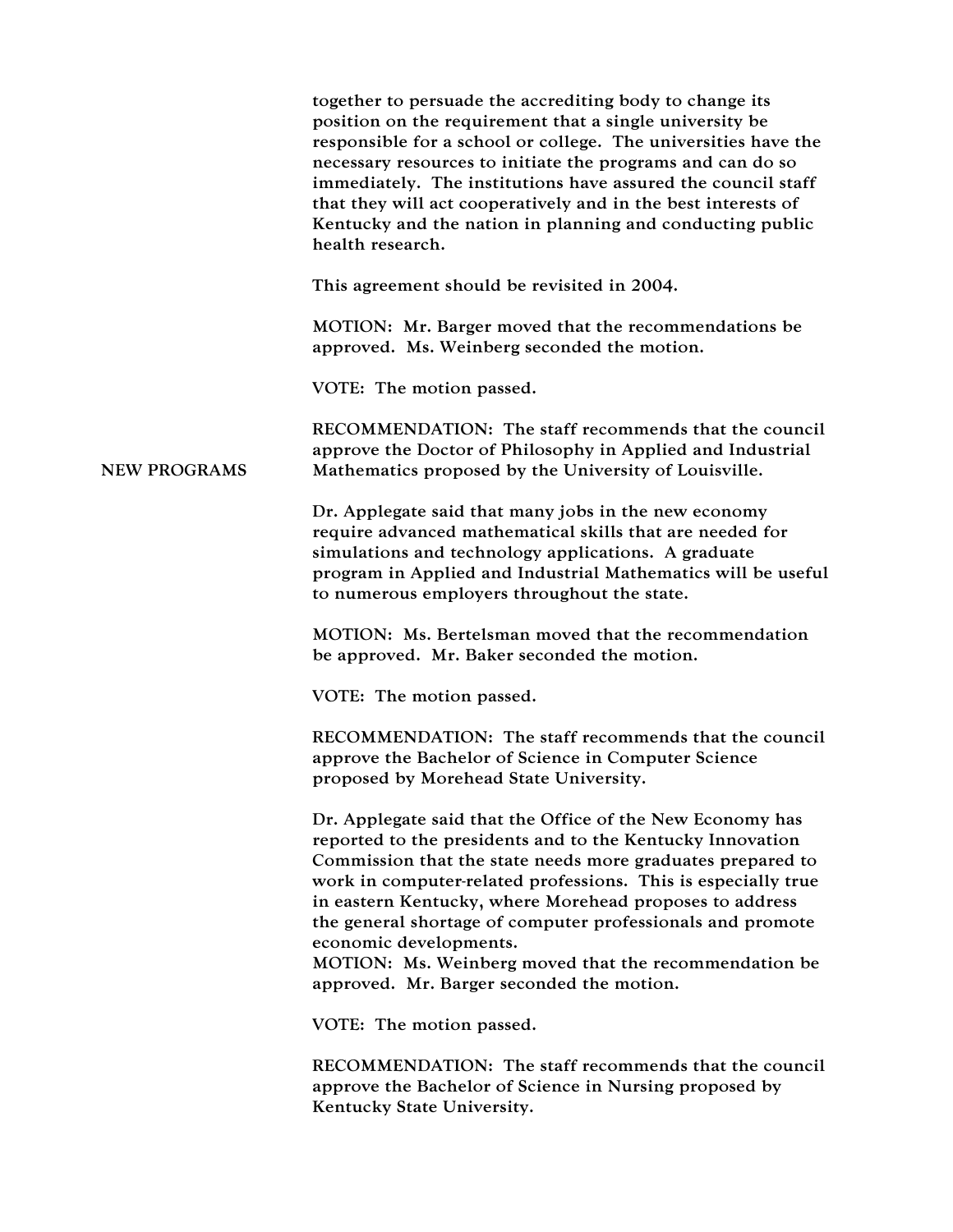|                                                                      | Dr. Applegate said that there is a shortage of nurses,<br>especially those with bachelor's degrees. Kentucky State<br>proposes to serve a population of associate degree nurses who<br>are ready to return to school for the BSN. The State Board of<br>Nursing requires that nursing programs have an 85 percent<br>pass rate on licensure examinations. Kentucky State is close<br>to achieving that minimum level in its associate degree<br>program and has filed a plan for continued improvement.<br>The council staff will monitor the license examination pass<br>rates for these programs. |
|----------------------------------------------------------------------|-----------------------------------------------------------------------------------------------------------------------------------------------------------------------------------------------------------------------------------------------------------------------------------------------------------------------------------------------------------------------------------------------------------------------------------------------------------------------------------------------------------------------------------------------------------------------------------------------------|
|                                                                      | MOTION: Mr. Greenberg moved that the recommendation be<br>approved. Mr. Barger seconded the motion.                                                                                                                                                                                                                                                                                                                                                                                                                                                                                                 |
|                                                                      | VOTE: The motion passed.                                                                                                                                                                                                                                                                                                                                                                                                                                                                                                                                                                            |
| <b>EISENHOWER HIGHER</b><br><b>EDUCATION GRANT</b><br><b>PROGRAM</b> | RECOMMENDATION: The staff recommends that the council<br>approve awarding federal Dwight D. Eisenhower Higher<br>Education funds in the amount of $$954,412$ for October 1,<br>2001-September 30, 2003, to support the 16 projects.                                                                                                                                                                                                                                                                                                                                                                 |
|                                                                      | Through the Eisenhower grant program, the council makes<br>awards for the professional development of public school<br>teachers. The grants focus on mathematics and science but<br>this year some awards were made for teaching reading.                                                                                                                                                                                                                                                                                                                                                           |
|                                                                      | MOTION: Mr. Greenberg moved that the recommendation be<br>approved. Ms. Menendez seconded the motion.                                                                                                                                                                                                                                                                                                                                                                                                                                                                                               |
|                                                                      | VOTE: The motion passed.                                                                                                                                                                                                                                                                                                                                                                                                                                                                                                                                                                            |
| <b>KEY INDICATORS -</b><br><b>R&amp;D GOALS</b>                      | RECOMMENDATION: The staff recommends that the council<br>approve the 2002-06 research and development indicators<br>and goals for the public universities.                                                                                                                                                                                                                                                                                                                                                                                                                                          |
|                                                                      | Angela Martin said that the staff worked closely with the<br>Office of the New Economy to ensure that the R&D indicators<br>and goals for UK and UofL and those in the statewide<br>strategic plan for the new economy are the same. For UK and<br>UofL, the council staff proposes four indicators:                                                                                                                                                                                                                                                                                                |
|                                                                      | 1. Extramural R&D expenditures (federal, state and local,<br>industry, and other - as defined by the National Science<br>Foundation)<br>2. Federal R&D expenditures (as defined by NSF)<br>3. Endowments in the five new economy research priority<br>areas<br>4. R&D expenditures from endowments and gifts in the new<br>economy research priority areas                                                                                                                                                                                                                                          |

The goals for indicators 1 and 2 were included in the agenda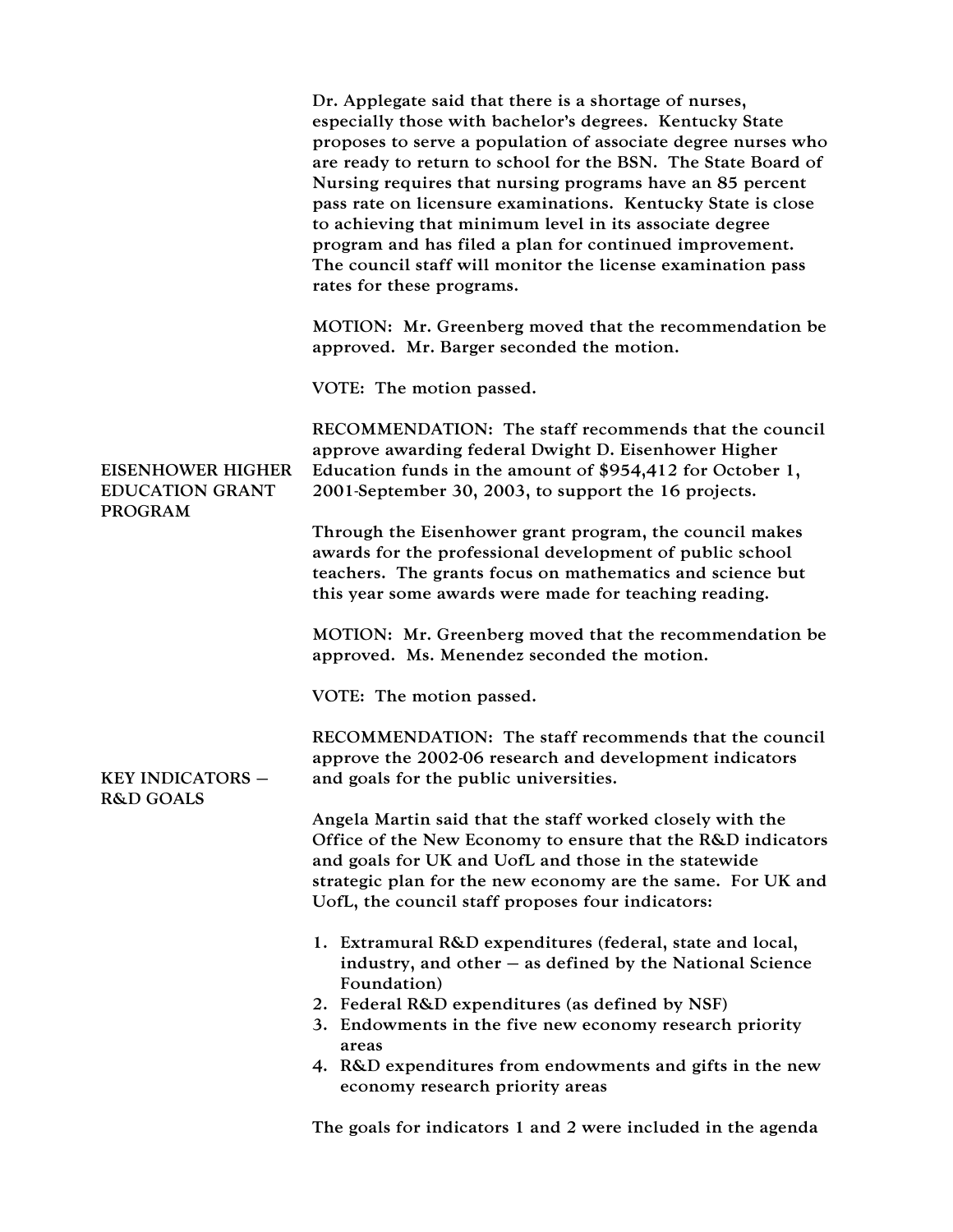book; goals for indicators 3 and 4 will be presented to the council in February 2002.

For the comprehensive universities, the R&D indicator is "extramural research and public service expenditures per fulltime faculty." The goals negotiated with each institution were included in the agenda book.

Presidents Shumaker and Todd discussed the institutions' plans to reach the goals.

President Shumaker said that the continuation of the Bucks for Brains program and the continued availability of highquality research space are essential to meet the goals.

President Todd said that it is important to continue to recruit new faculty and provide competitive research space.

Mr. Davies said that the goal of increasing research dollars from \$500 million in 2010 to \$1 billion in 2020 depends on Kentucky successfully getting one or two federal research facilities. He said that Kentucky is one of a few states without a facility.

President Todd said that the emphasis on the Washington, D.C., support is very important. Kentucky must have a physical presence in Washington to attract the federal dollars.

President Shumaker suggested that UK and UofL brief the council members on the various R&D transfer operations of the institutions.

MOTION: Mr. Barger moved that the recommendation be approved. Mr. Greenberg seconded the motion.

VOTE: The motion passed.

KY INNOVATION ACT The Kentucky Innovation Act passed by the 2000 General Assembly appropriated \$500,000 to the council to create Regional Technology Corporations. The strategic plan being developed by the Office of the New Economy includes provisions for a similar set of organizations called Innovation and Commercialization Centers. Since Kentucky does not need both, the staff suggests that the council postpone issuing criteria for the RTC's until the 2002 General Assembly takes action on proposed revisions to House Bill 572, one of which will convert the RTC's into the ICC's.

The next meeting is February 4, 2002.